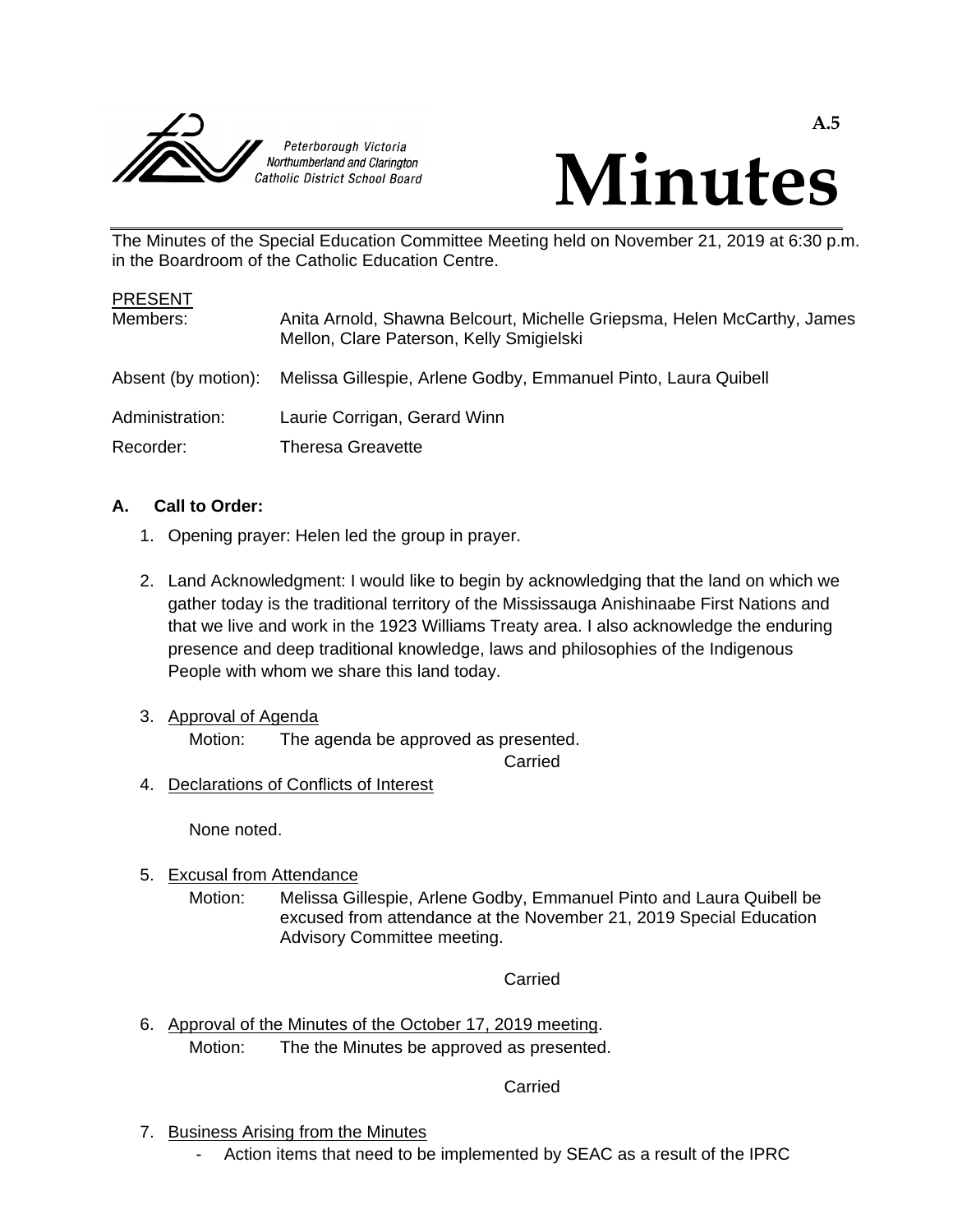Process/IEP presentation.

- Updates regarding the committee's recommendations following the IPRC Process/IEP presentation.
	- o Gerard met with all the secondary school curriculum chairs and advised them that parents need to be given information about the transition to secondary school, including the contact for IEPs, IPRCs etc. This information can be explained and emphasized at the elementary transition meetings and the grade 8 information evening.

### **B. Recommended Actions/Presentations**:

1. Remarks: Chairperson (Kelly)

The Chair and Vice-chair are not able to attend the meeting so Kelly stepped in as acting chair. The committee was reminded to send in reports on agencies for the meetings. The reports do not need to be events, they can be organizational updates, budget etc.

#### 2. Remarks: Superintendent of Learning/Special Education

Laurie referred the committee members to the labour updates section on the Board Website and provided an overview to the committee.

We still await word from the Ministry about a number of policy announcements that are still waiting to be operationalized. Secondary school class sizes and e-learning, with what was are still being discussed. Today the Minister of Education indicated that the number of e-learning courses previously announced would change to 2 and that exemptions would be possible for students with special needs under guidelines that are to be developed. This announcement coincides with more public and parent consultations which are to take place. I will update this table when more information is available.

This week marks Caring and Safe Schools Week. It is run in keeping with Bullying Awareness and Prevention Week. A number of activities are taking place in our schools - twitter is a great way to follow these events.

#### 3. Update from Trustees

Ontario Brain Injury Association (OBIA) is holding a free workshop on November 25th (D1 attached).

The Service Animals in Schools Administrative Procedure was recently approved by the Board and posted on our website.

4. [Self-Regulation in Schools](https://self-reg.ca/self-reg/books/self-reg-schools-a-handbook-for-educators/?sfns=mo) – Update (Jennifer Angelo)

Self-regulation is a process for understanding stress, managing energy and tension. It is individualized to the child and begins with the adult. There are 5 Domains: biological, emotional, cognitive, social, pro-social. There are 5 Processes: Reframe the behaviour, Recognize the stressors, Reduce the stress, Reflect and enhance stress awareness, Respond with personalized ways to support restoration and resilience.

Initiatives at PVNC include the Be Well Walk, Foundation Courses, Research project with Trent, Self-regulation Symposium, Funding for Self-regulation Schools (e.g. book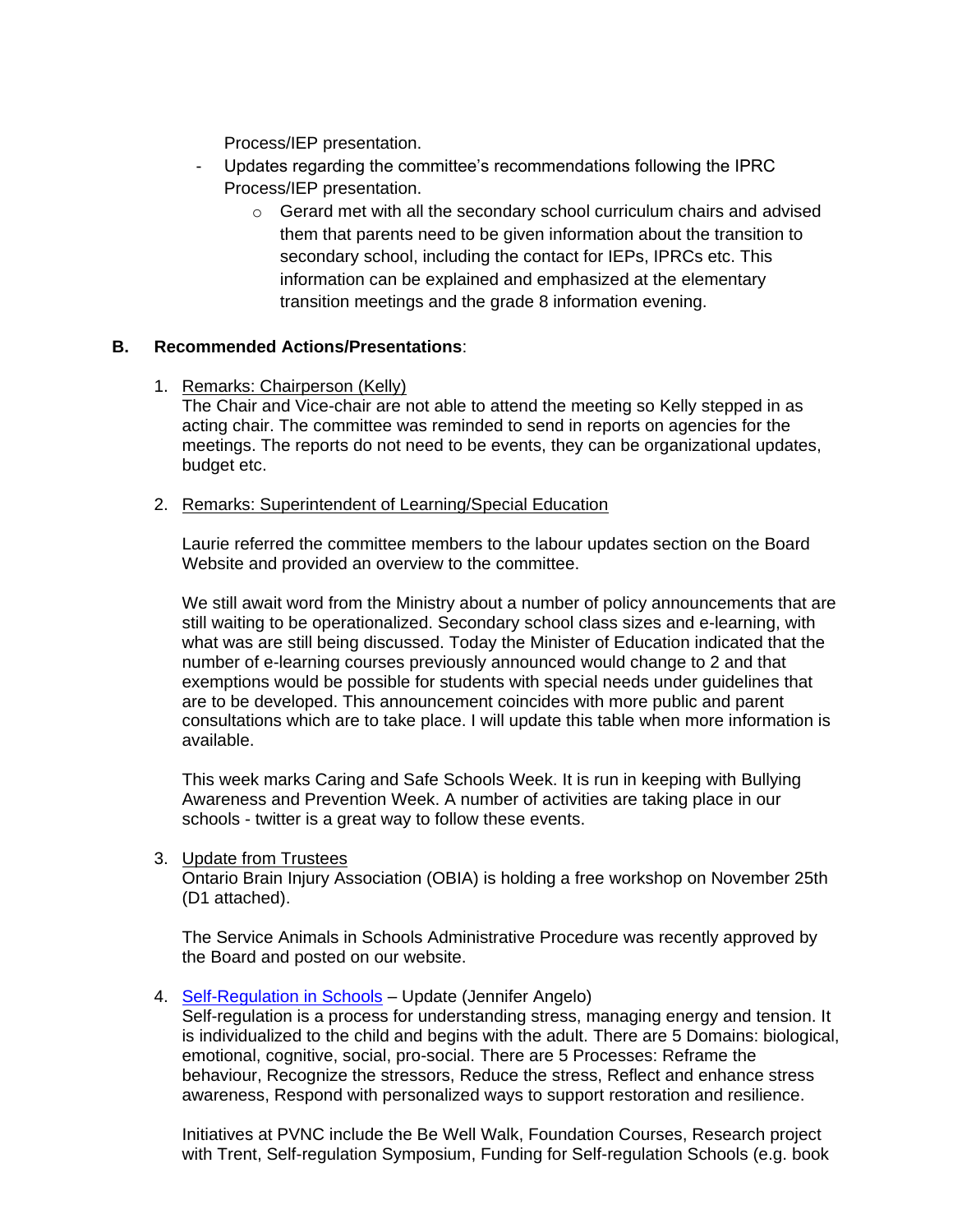study's, equipment purchases).

5. School Based Autism Support Program Model of Delivery *(Steve O'Sullivan, Evelyn Leslie and Lisa Virtue)* The pilot project at St. Anthony CES for students in the community diagnosed with ASD focuses on a functional classroom and developing life skills to encourage successful integration.

The program differs from the CASA program in that is a full day program, it is school based (rather than regional), and there is no application process. The benefit of this program is the students have relationships with everyone in the

school (e.g. other students, teachers, etc), and this lessens the transition. This model cannot be imposed on every school; there must be a school need, the willingness of the community, and an appropriate classroom space. Much consideration was given to the location of the classroom to ensure it was close to the sensory room, washrooms, other program areas, and would make for easier transitions overall.

Like all classrooms, this classroom has routines, rules, recess etc. There are sensory areas in classroom for kids to have a break and work on sensory needs. The classroom is highly collaborative rather than dedicated one-to-one support. The goals for integration start with independence so that a student does not become dependent on a particular educator.

Each student in the program was previously referred to Lisa Virtue, Speech & Language Pathologist. Lisa trained a number of staff and continues to support the children in this classroom.

There are currently 6 students in the class and parents are communicated with daily via Seesaw. Success is measured by the children's success and the parents' perspective. If the program continues next year, it was suggested that a slower transition into the program (e.g. staggered start days for each student) would be beneficial. There are no grants for this projected, it is being piloted out of Board funds.

### **C. Discussion Items:**

Next Steps from presentation:

What are the key learnings from the presentation?

 The Committee discussed the value of this program and the importance of promoting and maintaining it. Are there grants that we can explore?

### **D. Information Items:**

- 1. Ontario Brain Injury Association (OBIA) Workshop Nov. 25 (See D1 attached)
- 2. [Ontario Autism Advisory Panel Report](http://www.children.gov.on.ca/htdocs/English/documents/specialneeds/autism/AutismAdvisoryPanelReport_2019.pdf) *(Sharon Davenport)*

In spring 2019, the Ontario government engaged in a province-wide public consultation process which provided the government with feedback on ways to better support children and youth on the autism spectrum and their families. The Minister of Children, Community and Social Services also appointed a new 20- member Ontario Autism Program Advisory Panel tasked to review the results of information and data collected through the public consultations process and to provide advice to the government on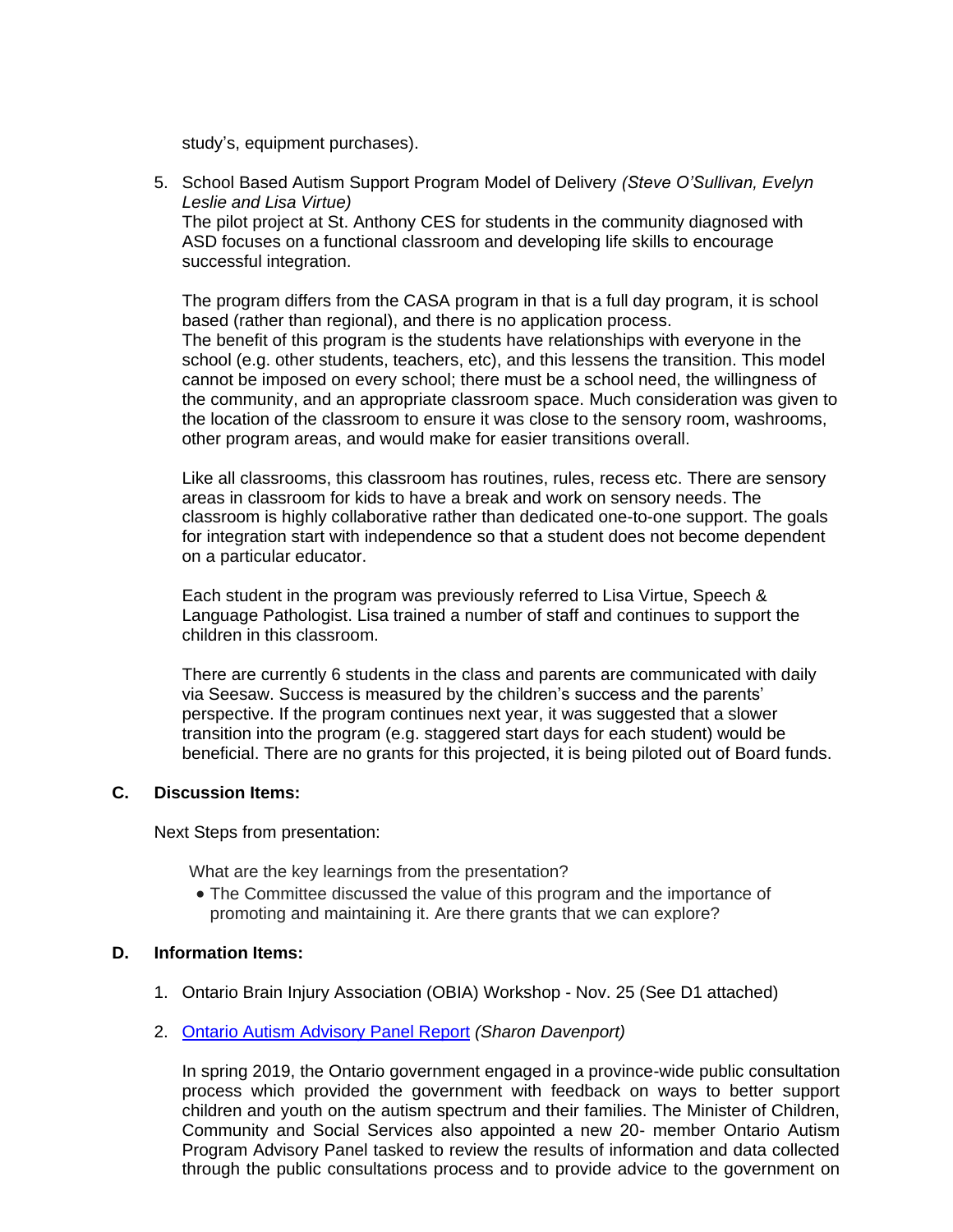how to better support children and youth on the autism spectrum who have complex needs, including through additional direct funding. The Panel also provided advice on the design of new needs-based OAP.

Recommendations for a new needs-based Ontario Autism Program:

- Entering OAP Improve access to diagnostic services; Offer supports while waiting for core services; Access to mental health services prior to core OAP services; Immediately assigned a Care Coordinator.
- Core Services To include ABA, OT, SLP, some Mental Health and ACC.
- 3 Pathways of Support: Urgent, Mental health services and Early intervention (for children 6 years of age and under).
- Clinical Best Practice Guidelines
- Respite- Through Special Services at Home (SSAH) unless urgent
- Alignment with Ministry of Education: Education Advisory Committee by end of 2019; Continue Connections for Students services; Schools provide space and capacity for collaboration; Review: IEP's and implementation of PPM 140, PPM149, Regulation 181/98, Self-contained classrooms and soft inclusion, and Teacher Education and AQ courses; Expand Pilot to Improve School-Based Supports for Students with; ASD with specific training and PD for all staff.
- Alignment with Ministry of Health Expand number of mental health workers in schools; Specialized training for Social Workers; Collaborate to co-fund, pilot and offer specialized services in OAP.
- Next Steps: Extend current OAP plans until families meet with new Care Coordinator; Development of Implementation Committee to assist government with prioritizing and moving forward with decisions by April 2020.

### **Reports from SEAC members:**

#### **Kelly Smigielski**

### **Grandview Children's Centre**

- On Nov 1-2, Grandview held a job fair for numerous therapy positions such as: Speech Language Pathologists, Occupational Therapist, Physiotherapists, Behaviour Consultant, Autism Therapy Assistants and others. These positions have become available due to the recent change in contract between Grandview Children's Centre and the Community School Based Therapy Program.
- As of Jan. 1, 2020, Grandview will be providing services for school needs, equipment and therapy in addition to the existing services Grandview provides. As a result of this change, Grandview requires more therapy staff to provide adequate services to their clients.

#### **Shawna Belcourt**

### **Community Living Trent Highlands**

- Adapted Bike & Recreation Show November  $14<sup>th</sup>$  (see D2 Attached)
- FASD Parent/Caregiver Group (see D3 Attached) Peterborough (see D3 Attached)

FASD Parent Caregiver Group – Lindsay (see D4 Attached)

- FASD: Tools, Training and Discussion for Professionals, Parents and Caregivers (see D5 Attached)
- CICE Information Session November 7 (see D6 Attached)
- Respite Now (see D7 Attached)
- PA Day Respite Supports (see D8 Attached)